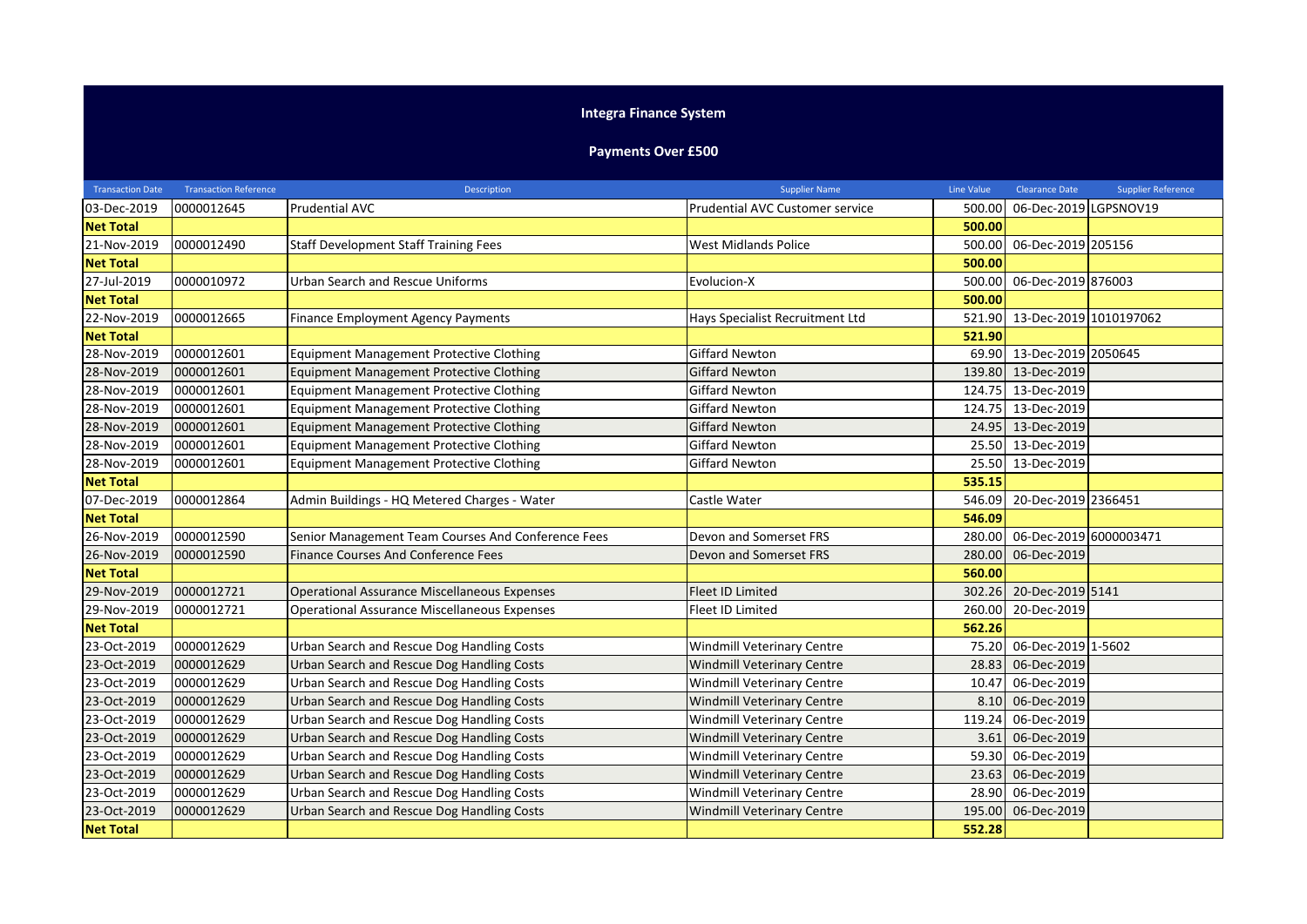| 12-Dec-2019      | 0000012929 | Chesham Fire Station Electricity             | Scottish Hydro Elec (Was Sse)   |        |                               | 586.48 20-Dec-2019 681584420/0078 |
|------------------|------------|----------------------------------------------|---------------------------------|--------|-------------------------------|-----------------------------------|
| <b>Net Total</b> |            |                                              |                                 | 586.48 |                               |                                   |
| 21-Nov-2019      | 0000012487 | CAP - ICT Hardware Purchase                  | <b>XMA Ltd</b>                  | 593.10 | 06-Dec-2019 KV28282           |                                   |
| <b>Net Total</b> |            |                                              |                                 | 593.10 |                               |                                   |
| 12-Dec-2019      | 0000012931 | <b>Beaconsfield Fire Station Electricity</b> | Scottish Hydro Elec (Was Sse)   |        |                               | 601.40 20-Dec-2019 781583948/0068 |
| <b>Net Total</b> |            |                                              |                                 | 601.40 |                               |                                   |
| 12-Dec-2019      | 0000012930 | <b>Buckingham Fire Station Electricity</b>   | Scottish Hydro Elec (Was Sse)   |        |                               | 602.98 20-Dec-2019 641584761/0068 |
| <b>Net Total</b> |            |                                              |                                 | 602.98 |                               |                                   |
| 06-Dec-2019      | 0000012792 | <b>Property Team Cleaning Materials</b>      | The Consortium                  | 5.69   | 20-Dec-2019 D068466           |                                   |
| 06-Dec-2019      | 0000012792 | <b>Property Team Cleaning Materials</b>      | The Consortium                  | 9.78   | 20-Dec-2019                   |                                   |
| 06-Dec-2019      | 0000012792 | <b>Property Team Cleaning Materials</b>      | The Consortium                  |        | 32.98 20-Dec-2019             |                                   |
| 06-Dec-2019      | 0000012792 | <b>Property Team Cleaning Materials</b>      | The Consortium                  |        | 10.09 20-Dec-2019             |                                   |
| 06-Dec-2019      | 0000012792 | <b>Property Team Cleaning Materials</b>      | The Consortium                  |        | 257.88 20-Dec-2019            |                                   |
| 06-Dec-2019      | 0000012792 | <b>Property Team Cleaning Materials</b>      | The Consortium                  | 15.49  | 20-Dec-2019                   |                                   |
| 06-Dec-2019      | 0000012792 | <b>Property Team Cleaning Materials</b>      | The Consortium                  | 3.79   | 20-Dec-2019                   |                                   |
| 06-Dec-2019      | 0000012792 | <b>Property Team Cleaning Materials</b>      | The Consortium                  | 109.18 | 20-Dec-2019                   |                                   |
| 06-Dec-2019      | 0000012792 | <b>Property Team Cleaning Materials</b>      | The Consortium                  |        | 83.88 20-Dec-2019             |                                   |
| 06-Dec-2019      | 0000012792 | <b>Property Team Cleaning Materials</b>      | The Consortium                  | 36.78  | 20-Dec-2019                   |                                   |
| 06-Dec-2019      | 0000012792 | <b>Property Team Cleaning Materials</b>      | The Consortium                  | 42.98  | 20-Dec-2019                   |                                   |
| 06-Dec-2019      | 0000012792 | <b>Property Team Cleaning Materials</b>      | The Consortium                  | 4.98   | 20-Dec-2019                   |                                   |
| 06-Dec-2019      | 0000012792 | <b>Property Team Cleaning Materials</b>      | The Consortium                  | 5.29   | 20-Dec-2019                   |                                   |
| 06-Dec-2019      | 0000012792 | <b>Property Team Cleaning Materials</b>      | The Consortium                  | 9.29   | 20-Dec-2019                   |                                   |
| <b>Net Total</b> |            |                                              |                                 | 628.08 |                               |                                   |
| 25-Nov-2019      | 0000012570 | Finance Employment Agency Payments           | Hays Specialist Recruitment Ltd | 636.60 | 06-Dec-2019 1010187604        |                                   |
| <b>Net Total</b> |            |                                              |                                 | 636.60 |                               |                                   |
| 05-Dec-2019      | 0000012673 | Finance Employment Agency Payments           | Hays Specialist Recruitment Ltd |        | 636.60 13-Dec-2019 1010204159 |                                   |
| <b>Net Total</b> |            |                                              |                                 | 636.60 |                               |                                   |
| 12-Dec-2019      | 0000012923 | Transport and Workshops Insurance            | Spray Smart Centre Ltd          | 665.00 | 20-Dec-2019 0V65OGX           |                                   |
| <b>Net Total</b> |            |                                              |                                 | 665.00 |                               |                                   |
| 05-Nov-2019      | 0000012648 | Human Resources Employment Agency Payments   | Adecco Uk Ltd                   | 675.84 | 06-Dec-2019 28587042          |                                   |
| <b>Net Total</b> |            |                                              |                                 | 675.84 |                               |                                   |
| 25-Nov-2019      | 0000012836 | Reception Administration General Postage     | Royal Mail Group Ltd            |        | 5.93 20-Dec-2019 9059946390   |                                   |
| 25-Nov-2019      | 0000012836 | Reception Administration General Postage     | Royal Mail Group Ltd            | 13.73  | 20-Dec-2019                   |                                   |
| 25-Nov-2019      | 0000012836 | Reception Administration General Postage     | Royal Mail Group Ltd            | 663.69 | 20-Dec-2019                   |                                   |
| 25-Nov-2019      | 0000012836 | Reception Administration General Postage     | Royal Mail Group Ltd            | 10.56  | 20-Dec-2019                   |                                   |
| <b>Net Total</b> |            |                                              |                                 | 693.91 |                               |                                   |
| 21-Nov-2019      | 0000012501 | Equipment Management General Postage         | Collins Nets Ltd                | 8.00   | 06-Dec-2019 119964            |                                   |
| 21-Nov-2019      | 0000012501 | Equipment Management Operational Equipment   | Collins Nets Ltd                | 420.00 | 06-Dec-2019                   |                                   |
| 21-Nov-2019      | 0000012501 | Equipment Management Operational Equipment   | <b>Collins Nets Ltd</b>         | 330.00 | 06-Dec-2019                   |                                   |
| <b>Net Total</b> |            |                                              |                                 | 758.00 |                               |                                   |
| 27-Nov-2019      | 0000012664 | Finance Employment Agency Payments           | Hays Specialist Recruitment Ltd |        | 782.85 13-Dec-2019 1010202441 |                                   |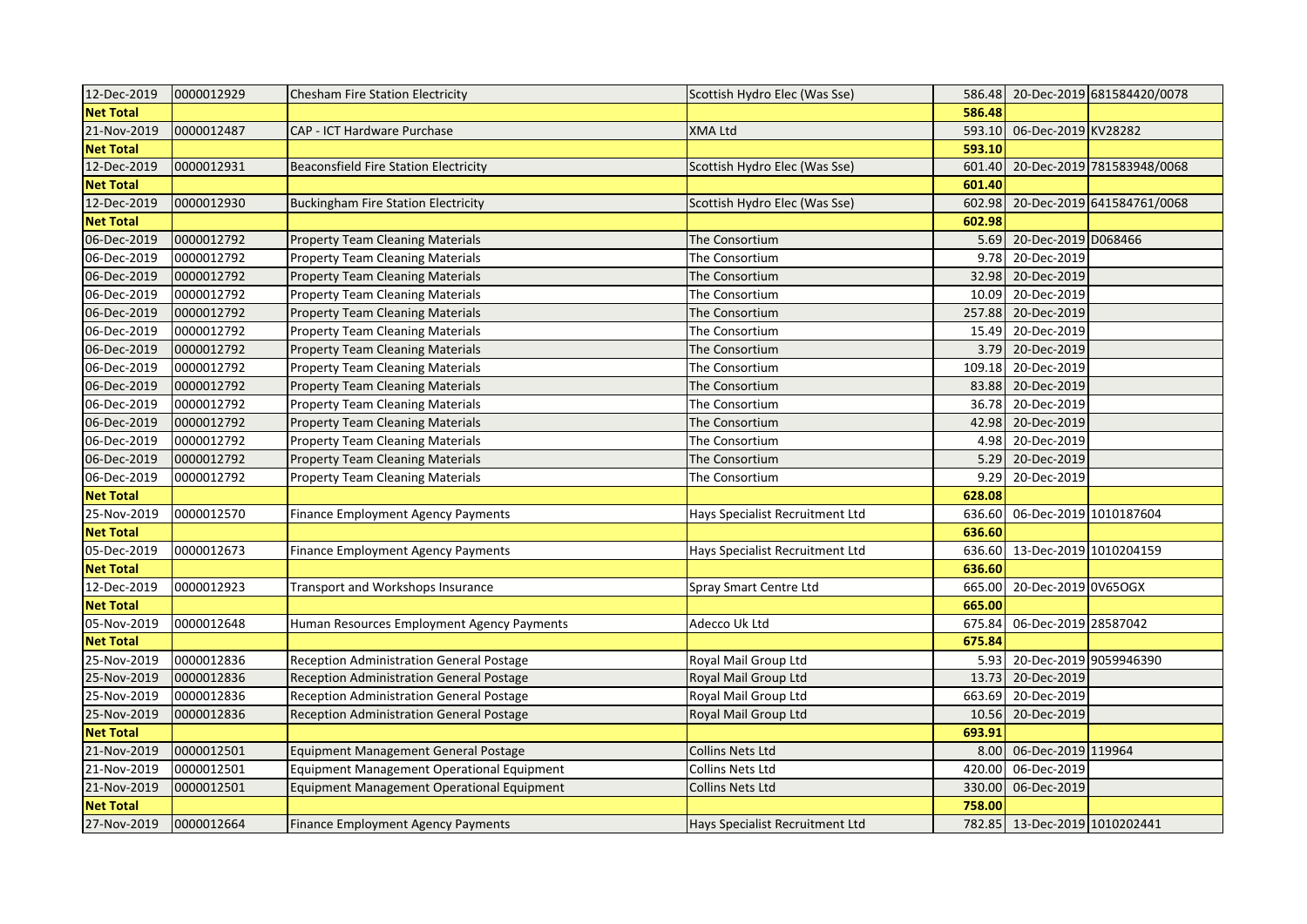| <b>Net Total</b> |            |                                                            |                                 | 782.85 |                               |                                   |
|------------------|------------|------------------------------------------------------------|---------------------------------|--------|-------------------------------|-----------------------------------|
| 06-Dec-2019      | 0000012768 | Finance Employment Agency Payments                         | Hays Specialist Recruitment Ltd | 782.85 | 20-Dec-2019 1010235498        |                                   |
| <b>Net Total</b> |            |                                                            |                                 | 782.85 |                               |                                   |
| 13-Dec-2019      | 0000012939 | Finance Employment Agency Payments                         | Hays Specialist Recruitment Ltd |        | 260.95 20-Dec-2019 1010257375 |                                   |
| 13-Dec-2019      | 0000012939 | <b>Finance Employment Agency Payments</b>                  | Hays Specialist Recruitment Ltd | 521.90 | 20-Dec-2019                   |                                   |
| <b>Net Total</b> |            |                                                            |                                 | 782.85 |                               |                                   |
| 19-Dec-2019      | 0000012938 | Finance Employment Agency Payments                         | Hays Specialist Recruitment Ltd | 782.85 | 20-Dec-2019 1010271579        |                                   |
| <b>Net Total</b> |            |                                                            |                                 | 782.85 |                               |                                   |
| 29-Nov-2019      | 0000012751 | Broughton Fire Station Plan Preventative Maintenance       | P French                        | 52.00  | 20-Dec-2019 02586             |                                   |
| 29-Nov-2019      | 0000012751 | Winslow Fire Station Plan Preventative Maintenance         | P French                        | 20.00  | 20-Dec-2019                   |                                   |
| 29-Nov-2019      | 0000012751 | High Wycombe Fire Station Plan Preventative Maintenance    | P French                        | 80.00  | 20-Dec-2019                   |                                   |
| 29-Nov-2019      | 0000012751 | Great Missenden Fire Station Plan Preventative Maintenance | P French                        |        | 23.00 20-Dec-2019             |                                   |
| 29-Nov-2019      | 0000012751 | Gerrards Cross Fire Station Plan Preventative Maintenance  | P French                        |        | 23.00 20-Dec-2019             |                                   |
| 29-Nov-2019      | 0000012751 | Princes Risborough Station Plan Preventative Maintenance   | P French                        |        | 20.00 20-Dec-2019             |                                   |
| 29-Nov-2019      | 0000012751 | Waddesdon Fire Station Plan Preventative Maintenance       | P French                        |        | 15.00 20-Dec-2019             |                                   |
| 29-Nov-2019      | 0000012751 | Brill Fire Station Plan Preventative Maintenance           | P French                        | 15.00  | 20-Dec-2019                   |                                   |
| 29-Nov-2019      | 0000012751 | Chesham Fire Station Plan Preventative Maintenance         | P French                        | 25.00  | 20-Dec-2019                   |                                   |
| 29-Nov-2019      | 0000012751 | Amersham Fire Station Plan Preventative Maintenance        | P French                        |        | 23.00 20-Dec-2019             |                                   |
| 29-Nov-2019      | 0000012751 | Admin Buildings - HQ Plan Preventative Maintenance         | P French                        | 80.00  | 20-Dec-2019                   |                                   |
| 29-Nov-2019      | 0000012751 | MK West Fire Station Plan Preventative Maintenance         | P French                        | 80.00  | 20-Dec-2019                   |                                   |
| 29-Nov-2019      | 0000012751 | Admin Buildings - Unit 7 Plan Preventative Maintenance     | P French                        |        | 25.00 20-Dec-2019             |                                   |
| 29-Nov-2019      | 0000012751 | Haddenham Fire Station Plan Preventative Maintenance       | P French                        |        | 52.00 20-Dec-2019             |                                   |
| 29-Nov-2019      | 0000012751 | Beaconsfield Fire Station Plan Preventative Maintenance    | P French                        | 35.00  | 20-Dec-2019                   |                                   |
| 29-Nov-2019      | 0000012751 | Buckingham Fire Station Plan Preventative Maintenance      | P French                        |        | 25.00 20-Dec-2019             |                                   |
| 29-Nov-2019      | 0000012751 | Marlow Fire Station Plan Preventative Maintenance          | P French                        |        | 52.00 20-Dec-2019             |                                   |
| 29-Nov-2019      | 0000012751 | MK West Fire Station Plan Preventative Maintenance         | P French                        |        | 85.00 20-Dec-2019             |                                   |
| 29-Nov-2019      | 0000012751 | Olney Fire Station Plan Preventative Maintenance           | P French                        | 20.00  | 20-Dec-2019                   |                                   |
| 29-Nov-2019      | 0000012751 | Stokenchurch Fire Station Plan Preventative Maintenance    | P French                        |        | 20.00 20-Dec-2019             |                                   |
| 29-Nov-2019      | 0000012751 | Newport Pagnell Fire Station Plan Preventative Maintenance | P French                        | 30.00  | 20-Dec-2019                   |                                   |
| <b>Net Total</b> |            |                                                            |                                 | 800.00 |                               |                                   |
| 09-Nov-2019      | 0000012419 | Transport and Workshops Spares for Red Fleet               | Impact Sign Solutions Ltd       | 801.60 | 06-Dec-2019 137222            |                                   |
| <b>Net Total</b> |            |                                                            |                                 | 801.60 |                               |                                   |
| 12-Dec-2019      | 0000012927 | <b>Broughton Fire Station Electricity</b>                  | Scottish Hydro Elec (Was Sse)   | 826.61 |                               | 20-Dec-2019 251584217/0068        |
| <b>Net Total</b> |            |                                                            |                                 | 826.61 |                               |                                   |
| 29-Oct-2019      | 0000012647 | Human Resources Employment Agency Payments                 | Adecco Uk Ltd                   | 834.56 | 06-Dec-2019 28581441          |                                   |
| <b>Net Total</b> |            |                                                            |                                 | 834.56 |                               |                                   |
| 12-Dec-2019      | 0000012932 | <b>Gerrards Cross Fire Station Electricity</b>             | Scottish Hydro Elec (Was Sse)   |        |                               | 837.68 20-Dec-2019 771582627/0084 |
| <b>Net Total</b> |            |                                                            |                                 | 837.68 |                               |                                   |
| 14-Dec-2019      | 0000012885 | Property Team General Repairs & Maintenance                | <b>Tencer Limited</b>           | 838.20 | 20-Dec-2019 118712            |                                   |
| <b>Net Total</b> |            |                                                            |                                 | 838.20 |                               |                                   |
| 08-Nov-2019      | 0000012368 | <b>Prevention Courses And Conference Fees</b>              | <b>CFOA Services Ltd</b>        |        | 700.00 06-Dec-2019 CSL18255   |                                   |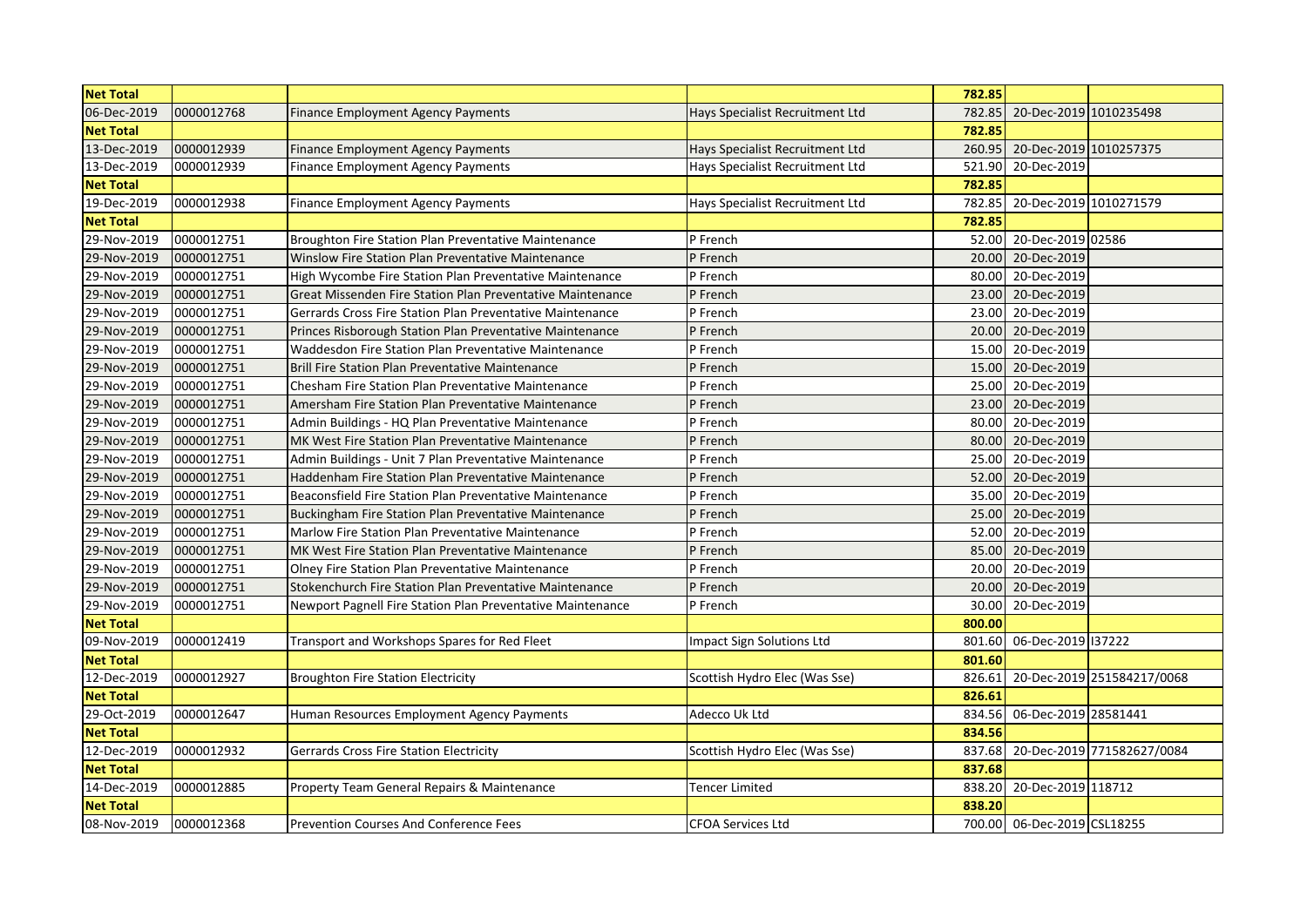| 08-Nov-2019      | 0000012368 | <b>Prevention Courses And Conference Fees</b>              | <b>CFOA Services Ltd</b>                 |          | 150.00 06-Dec-2019           |                                   |
|------------------|------------|------------------------------------------------------------|------------------------------------------|----------|------------------------------|-----------------------------------|
| <b>Net Total</b> |            |                                                            |                                          | 850.00   |                              |                                   |
| 25-Nov-2019      | 0000012578 | Property Team Plan Preventative Maintenance                | T Clarke Contracting Ltd                 |          | 574.50 06-Dec-2019 FM-035713 |                                   |
| 25-Nov-2019      | 0000012578 | Property Team Plan Preventative Maintenance                | T Clarke Contracting Ltd                 | 282.82   | 06-Dec-2019                  |                                   |
| <b>Net Total</b> |            |                                                            |                                          | 857.32   |                              |                                   |
| 03-Dec-2019      | 0000012724 | Property Team General Repairs & Maintenance                | <b>Instant Doors</b>                     | 865.00   | 20-Dec-2019 MK4662           |                                   |
| <b>Net Total</b> |            |                                                            |                                          | 865.00   |                              |                                   |
| 16-Dec-2019      | 0000012876 | Research and Development Operational Equipment             | Max Fire Services LTD                    | 343.20   | 20-Dec-2019 M1101            |                                   |
| 16-Dec-2019      | 0000012876 | Research and Development Operational Equipment             | Max Fire Services LTD                    |          | 246.72 20-Dec-2019           |                                   |
| 16-Dec-2019      | 0000012876 | Research and Development Operational Equipment             | Max Fire Services LTD                    |          | 25.00 20-Dec-2019            |                                   |
| 16-Dec-2019      | 0000012876 | Research and Development Operational Equipment             | Max Fire Services LTD                    |          | 31.60 20-Dec-2019            |                                   |
| <b>Net Total</b> |            |                                                            |                                          | 646.52   |                              |                                   |
| 26-Nov-2019      | 0000012692 | Transport and Workshops Diesel Oil - Gas Oil               | Certas Energy UK Limited                 |          | 908.93 13-Dec-2019 3276236   |                                   |
| <b>Net Total</b> |            |                                                            |                                          | 908.93   |                              |                                   |
| 18-Dec-2019      | 0000012953 | Transport and Workshops Tyres & Tubes                      | <b>Tructyre Fleet Management Limited</b> |          | 916.65 20-Dec-2019 44101695  |                                   |
| <b>Net Total</b> |            |                                                            |                                          | 916.65   |                              |                                   |
| 12-Dec-2019      | 0000012925 | High Wycombe Fire Station Electricity                      | Scottish Hydro Elec (Was Sse)            |          |                              | 931.40 20-Dec-2019 171584764/0068 |
| <b>Net Total</b> |            |                                                            |                                          | 931.40   |                              |                                   |
| 12-Dec-2019      | 0000012924 | MK West Fire Station Electricity                           | Scottish Hydro Elec (Was Sse)            | 940.95   |                              | 20-Dec-2019 1587548/0070          |
| <b>Net Total</b> |            |                                                            |                                          | 940.95   |                              |                                   |
| 26-Nov-2019      | 0000012690 | Transport and Workshops Diesel Oil - Gas Oil               | Certas Energy UK Limited                 |          | 958.36 13-Dec-2019 3276190   |                                   |
| <b>Net Total</b> |            |                                                            |                                          | 958.36   |                              |                                   |
| 22-Nov-2019      | 0000012617 | Human Resources Employment Agency Payments                 | Adecco Uk Ltd                            | 1,000.00 | 06-Dec-2019 28587438         |                                   |
| <b>Net Total</b> |            |                                                            |                                          | 1,000.00 |                              |                                   |
| 29-Nov-2019      | 0000012865 | CAP - Milton Keynes Blue Hub Professional Fees             | One Time Vendors                         |          | 1,000.00 20-Dec-2019 50890   |                                   |
| <b>Net Total</b> |            |                                                            |                                          | 1,000.00 |                              |                                   |
| 27-Nov-2019      | 0000012834 | Stokenchurch Fire Station Plan Preventative Maintenance    | Intergrated Water Services Ltd           |          |                              | 21.34 20-Dec-2019 CD200158440     |
| 27-Nov-2019      | 0000012834 | Gerrards Cross Fire Station Plan Preventative Maintenance  | Intergrated Water Services Ltd           | 96.22    | 20-Dec-2019                  |                                   |
| 27-Nov-2019      | 0000012834 | MK West Fire Station Plan Preventative Maintenance         | Intergrated Water Services Ltd           | 105.62   | 20-Dec-2019                  |                                   |
| 27-Nov-2019      | 0000012834 | Olney Fire Station Plan Preventative Maintenance           | Intergrated Water Services Ltd           | 24.47    | 20-Dec-2019                  |                                   |
| 27-Nov-2019      | 0000012834 | Buckingham Fire Station Plan Preventative Maintenance      | Intergrated Water Services Ltd           |          | 93.58 20-Dec-2019            |                                   |
| 27-Nov-2019      | 0000012834 | Beaconsfield Fire Station Plan Preventative Maintenance    | <b>Intergrated Water Services Ltd</b>    |          | 35.15 20-Dec-2019            |                                   |
| 27-Nov-2019      | 0000012834 | Broughton Fire Station Plan Preventative Maintenance       | <b>Intergrated Water Services Ltd</b>    |          | 98.28 20-Dec-2019            |                                   |
| 27-Nov-2019      | 0000012834 | Brill Fire Station Plan Preventative Maintenance           | Intergrated Water Services Ltd           |          | 32.01 20-Dec-2019            |                                   |
| 27-Nov-2019      | 0000012834 | Waddesdon Fire Station Plan Preventative Maintenance       | Intergrated Water Services Ltd           |          | 22.90 20-Dec-2019            |                                   |
| 27-Nov-2019      | 0000012834 | Newport Pagnell Fire Station Plan Preventative Maintenance | Intergrated Water Services Ltd           |          | 33.58 20-Dec-2019            |                                   |
| 27-Nov-2019      | 0000012834 | Marlow Fire Station Plan Preventative Maintenance          | Intergrated Water Services Ltd           |          | 43.65 20-Dec-2019            |                                   |
| 27-Nov-2019      | 0000012834 | Great Missenden Fire Station Plan Preventative Maintenance | <b>Intergrated Water Services Ltd</b>    |          | 22.90 20-Dec-2019            |                                   |
| 27-Nov-2019      | 0000012834 | Admin Buildings - HQ Plan Preventative Maintenance         | Intergrated Water Services Ltd           | 111.47   | 20-Dec-2019                  |                                   |
| 27-Nov-2019      | 0000012834 | MK West Fire Station Plan Preventative Maintenance         | Intergrated Water Services Ltd           |          | 38.28 20-Dec-2019            |                                   |
| 27-Nov-2019      | 0000012834 | Admin Buildings - Unit 7 Plan Preventative Maintenance     | Intergrated Water Services Ltd           |          | 23.40 20-Dec-2019            |                                   |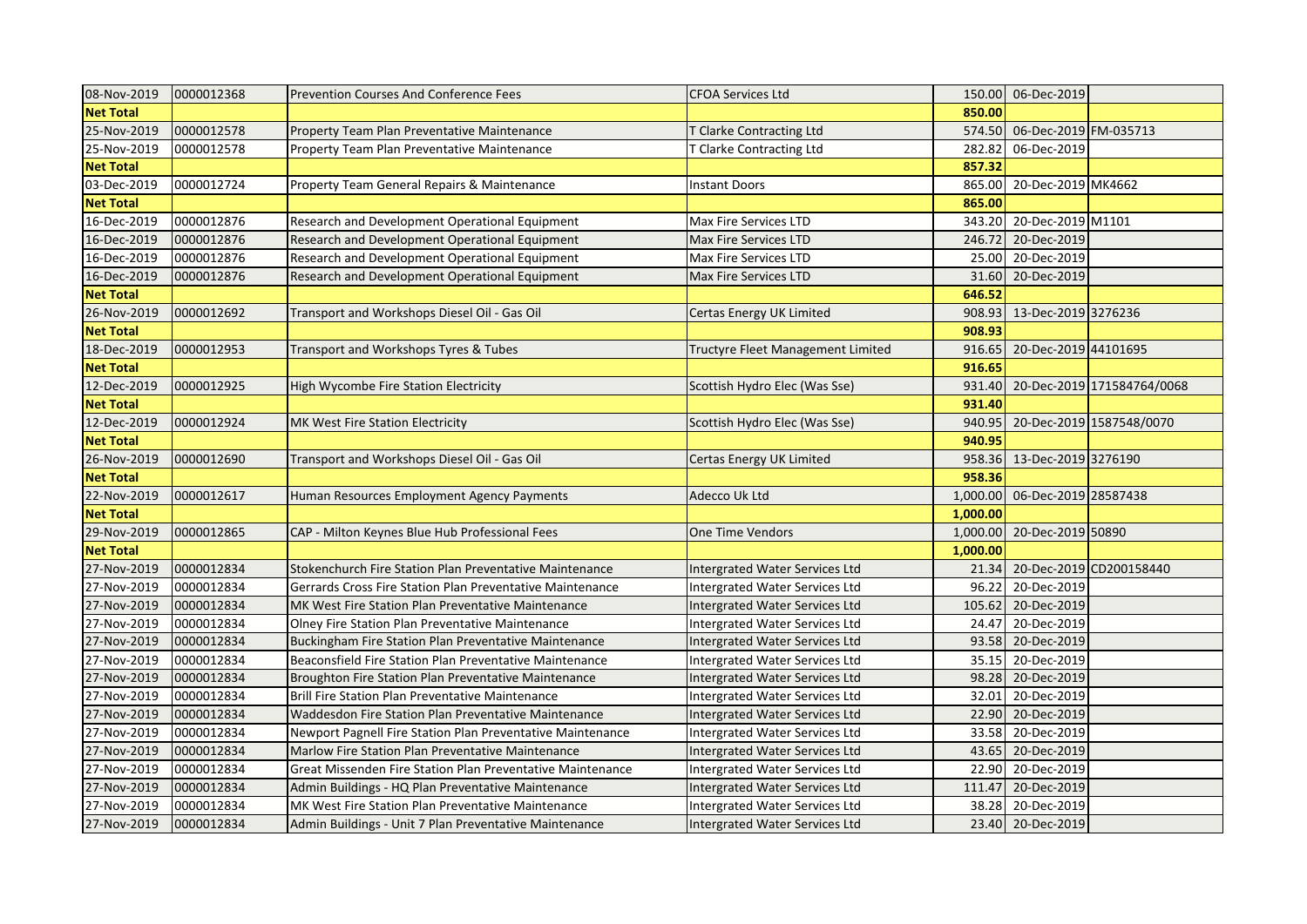| 27-Nov-2019      | 0000012834 | Transport and Workshops Plan Preventative Maintenance    | <b>Intergrated Water Services Ltd</b> |          | 21.83 20-Dec-2019               |                               |
|------------------|------------|----------------------------------------------------------|---------------------------------------|----------|---------------------------------|-------------------------------|
| 27-Nov-2019      | 0000012834 | Haddenham Fire Station Plan Preventative Maintenance     | Intergrated Water Services Ltd        | 48.46    | 20-Dec-2019                     |                               |
| 27-Nov-2019      | 0000012834 | High Wycombe Fire Station Plan Preventative Maintenance  | <b>Intergrated Water Services Ltd</b> | 53.16    | 20-Dec-2019                     |                               |
| 27-Nov-2019      | 0000012834 | Chesham Fire Station Plan Preventative Maintenance       | <b>Intergrated Water Services Ltd</b> | 33.58    | 20-Dec-2019                     |                               |
| 27-Nov-2019      | 0000012834 | Winslow Fire Station Plan Preventative Maintenance       | <b>Intergrated Water Services Ltd</b> | 32.01    | 20-Dec-2019                     |                               |
| 27-Nov-2019      | 0000012834 | Amersham Fire Station Plan Preventative Maintenance      | <b>Intergrated Water Services Ltd</b> | 28.15    | 20-Dec-2019                     |                               |
| 27-Nov-2019      | 0000012834 | Princes Risborough Station Plan Preventative Maintenance | Intergrated Water Services Ltd        | 32.01    | 20-Dec-2019                     |                               |
| <b>Net Total</b> |            |                                                          |                                       | 1,052.05 |                                 |                               |
| 25-Nov-2019      | 0000012701 | Transport and Workshops Diesel Oil - Gas Oil             | Certas Energy UK Limited              | 1,058.23 | 20-Dec-2019 3276398             |                               |
| <b>Net Total</b> |            |                                                          |                                       | 1,058.23 |                                 |                               |
| 16-Nov-2019      | 0000012850 | Transport and Workshops Vehicle Installation             | Quartix                               |          | 1,137.60 20-Dec-2019 452996     |                               |
| <b>Net Total</b> |            |                                                          |                                       | 1,137.60 |                                 |                               |
| 05-Dec-2019      | 0000012921 | Marlow Fire Station Electricity                          | <b>Scottish Power</b>                 | 1,138.61 | 20-Dec-2019 106610110           |                               |
| <b>Net Total</b> |            |                                                          |                                       | 1,138.61 |                                 |                               |
| 18-Nov-2019      | 0000012456 | <b>Equipment Management General Postage</b>              | Weber Rescue Uk Ltd                   | 21.50    | 06-Dec-2019 20-R1521            |                               |
| 18-Nov-2019      | 0000012456 | Equipment Management Operational Equipment               | Weber Rescue Uk Ltd                   | 1,118.00 | 06-Dec-2019                     |                               |
| <b>Net Total</b> |            |                                                          |                                       | 1,139.50 |                                 |                               |
| 12-Dec-2019      | 0000012926 | MK West Fire Station Electricity                         | Scottish Hydro Elec (Was Sse)         | 1,142.92 |                                 | 20-Dec-2019 71584414/0068     |
| <b>Net Total</b> |            |                                                          |                                       | 1,142.92 |                                 |                               |
| 03-Dec-2019      | 0000012852 | Property Team General Repairs & Maintenance              | ELCAM PROPERTY MAINTENANCE Itd        |          | 1,175.00 20-Dec-2019 2526/19EPM |                               |
| <b>Net Total</b> |            |                                                          |                                       | 1,175.00 |                                 |                               |
| 09-Dec-2019      | 0000012809 | Equipment Management Operational Equipment               | Rosenbauer Uk Plc                     | 1,301.18 | 20-Dec-2019 12074               |                               |
| <b>Net Total</b> |            |                                                          |                                       | 1,301.18 |                                 |                               |
| 30-Oct-2019      | 0000012917 | <b>Staff Development Staff Training Fees</b>             | One Time Vendors                      | 1,321.43 | 20-Dec-2019 95375383            |                               |
| <b>Net Total</b> |            |                                                          |                                       | 1,321.43 |                                 |                               |
| 11-Dec-2019      | 0000012898 | CAP - MK BLH Decked Carpark Professional Fees            | <b>Michael Riley Associates</b>       | 1,336.74 | 20-Dec-2019 2579                |                               |
| <b>Net Total</b> |            |                                                          |                                       | 1,336.74 |                                 |                               |
| 11-Dec-2019      | 0000012899 | CAP - MK BLH Decked Carpark Professional Fees            | <b>Michael Riley Associates</b>       | 1,336.74 | 20-Dec-2019 2578                |                               |
| <b>Net Total</b> |            |                                                          |                                       | 1,336.74 |                                 |                               |
| 26-Nov-2019      | 0000012697 | Transport and Workshops Diesel Oil - Gas Oil             | Certas Energy UK Limited              | 1,362.89 | 13-Dec-2019 3276332             |                               |
| <b>Net Total</b> |            |                                                          |                                       | 1,362.89 |                                 |                               |
| 25-Jun-2019      | 0000012609 | <b>ICT Telephones</b>                                    | <b>Bt Payment Services Ltd</b>        | $-70.00$ |                                 | 06-Dec-2019 VP99470570Q3801LS |
| 25-Jun-2019      | 0000012609 | <b>ICT Telephones</b>                                    | <b>Bt Payment Services Ltd</b>        | 1,502.10 | 06-Dec-2019                     |                               |
| <b>Net Total</b> |            |                                                          |                                       | 1,432.10 |                                 |                               |
| 05-Dec-2019      | 0000012812 | Transport and Workshops Diesel Oil - Gas Oil             | Certas Energy UK Limited              | 1,520.17 | 20-Dec-2019 3361740             |                               |
| <b>Net Total</b> |            |                                                          |                                       | 1,520.17 |                                 |                               |
| 05-Dec-2019      | 0000012920 | Admin Buildings - Unit 7 Electricity                     | <b>Scottish Power</b>                 | 1,537.97 | 20-Dec-2019 106610608           |                               |
| <b>Net Total</b> |            |                                                          |                                       | 1,537.97 |                                 |                               |
| 29-Nov-2019      | 0000012602 | <b>Property Team Cleaning Contract Services</b>          | <b>Ever Brite Cleaning Services</b>   | 1,758.37 | 06-Dec-2019 26388               |                               |
| <b>Net Total</b> |            |                                                          |                                       | 1,758.37 |                                 |                               |
| 06-Nov-2019      | 0000012293 | <b>Staff Development Staff Training Fees</b>             | Sivatech Business Solutions Ltd       |          | 81.00 13-Dec-2019 11281         |                               |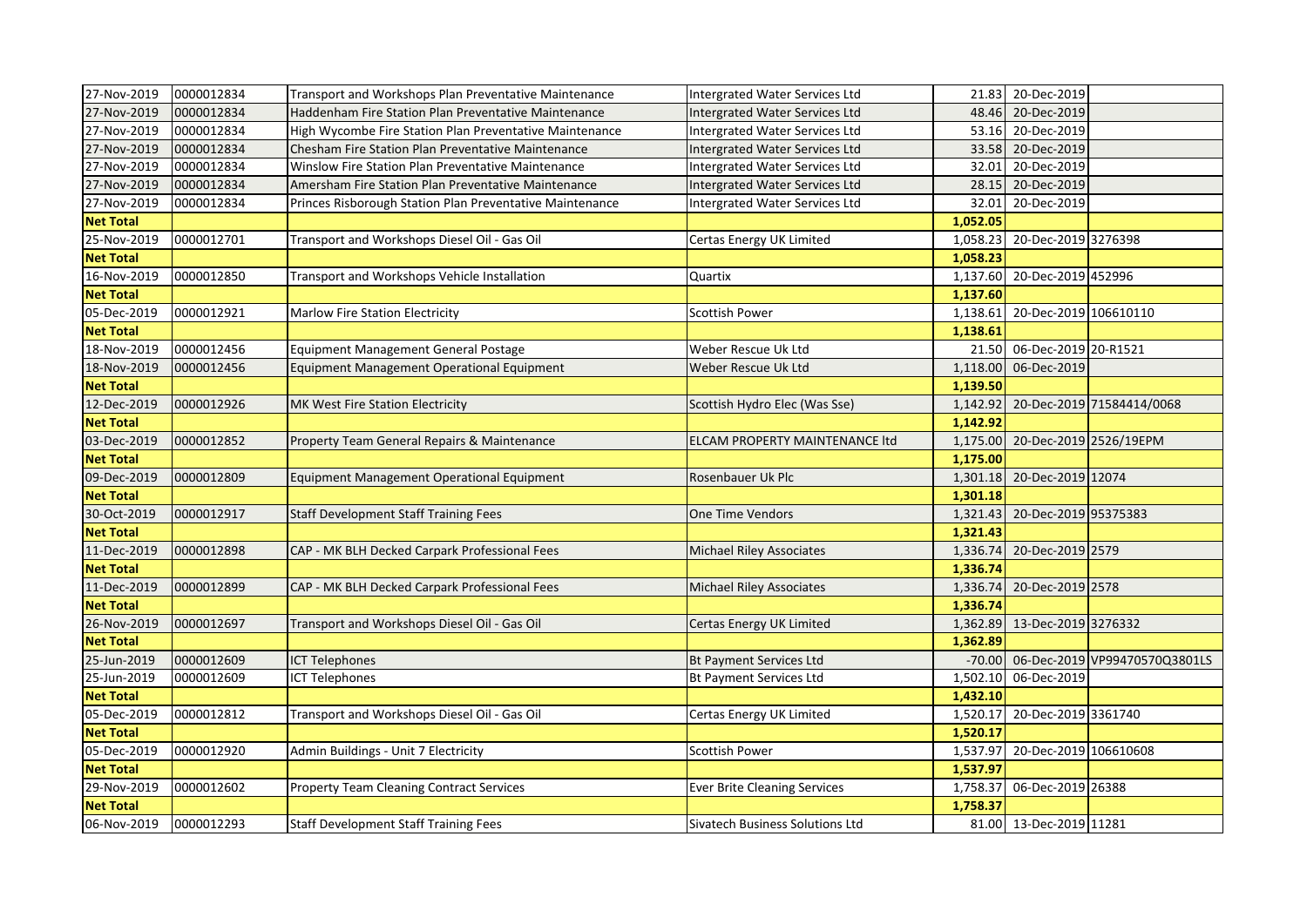| 06-Nov-2019      | 0000012293 | <b>Staff Development Staff Training Fees</b>    | <b>Sivatech Business Solutions Ltd</b>  |          | 1,710.00 13-Dec-2019            |                           |
|------------------|------------|-------------------------------------------------|-----------------------------------------|----------|---------------------------------|---------------------------|
| <b>Net Total</b> |            |                                                 |                                         | 1,791.00 |                                 |                           |
| 27-Nov-2019      | 0000012761 | CAP - Milton Keynes Blue Hub Station Host Works | Glanville Consultants Ltd               | 1,800.00 | 20-Dec-2019 101003              |                           |
| <b>Net Total</b> |            |                                                 |                                         | 1,800.00 |                                 |                           |
| 17-Nov-2019      | 0000012851 | Transport and Workshops Contracted Maintenance  | Lex Autolease Ltd                       |          | 352.92 20-Dec-2019 MRI9437583   |                           |
| 17-Nov-2019      | 0000012851 | Transport and Workshops Car Leasing             | Lex Autolease Ltd                       | 1,455.72 | 20-Dec-2019                     |                           |
| <b>Net Total</b> |            |                                                 |                                         | 1,808.64 |                                 |                           |
| 17-Nov-2019      | 0000012855 | Transport and Workshops Contracted Maintenance  | Lex Autolease Ltd                       | 352.92   | 20-Dec-2019 MRI9437354          |                           |
| 17-Nov-2019      | 0000012855 | Transport and Workshops Car Leasing             | Lex Autolease Ltd                       | 1,455.72 | 20-Dec-2019                     |                           |
| <b>Net Total</b> |            |                                                 |                                         | 1,808.64 |                                 |                           |
| 25-Nov-2019      | 0000012620 | Transport and Workshops Tyres & Tubes           | Tructyre Fleet Management Limited       | 1,809.90 | 06-Dec-2019 44101588            |                           |
| <b>Net Total</b> |            |                                                 |                                         | 1,809.90 |                                 |                           |
| 22-Nov-2019      | 0000012579 | Transport and Workshops Spares for Red Fleet    | Rosenbauer Uk Plc                       | 150.00   | 06-Dec-2019 11943               |                           |
| 22-Nov-2019      | 0000012579 | Transport and Workshops Spares for Red Fleet    | Rosenbauer Uk Plc                       | 1,750.00 | 06-Dec-2019                     |                           |
| <b>Net Total</b> |            |                                                 |                                         | 1,900.00 |                                 |                           |
| 04-Dec-2019      | 0000012757 | <b>Finance Consultancy Fees</b>                 | Lagom Associates Limited                |          | 2,000.00 13-Dec-2019 INV-0403   |                           |
| <b>Net Total</b> |            |                                                 |                                         | 2,000.00 |                                 |                           |
| 28-Nov-2019      | 0000012741 | Transport and Workshops Diesel Oil - Gas Oil    | Certas Energy UK Limited                |          | 2,013.56 20-Dec-2019 3276995    |                           |
| <b>Net Total</b> |            |                                                 |                                         | 2,013.56 |                                 |                           |
| 16-Oct-2019      | 0000012047 | Prevention Community Safety Charges             | The Safety Letterbox Company Ltd        | 2,000.00 | 06-Dec-2019 50184               |                           |
| 16-Oct-2019      | 0000012047 | <b>Prevention Community Safety Charges</b>      | The Safety Letterbox Company Ltd        | 38.00    | 06-Dec-2019                     |                           |
| <b>Net Total</b> |            |                                                 |                                         | 2,038.00 |                                 |                           |
| 15-Nov-2019      | 0000012580 | CAP - Milton Keynes Blue Hub Station Host Works | WT Hills Ltd                            | 2,145.00 | 06-Dec-2019 MK3603              |                           |
| <b>Net Total</b> |            |                                                 |                                         | 2,145.00 |                                 |                           |
| 20-Nov-2019      | 0000012610 | <b>Staff Development Staff Training Fees</b>    | <b>Strategic Management Development</b> | 125.00   | 06-Dec-2019 1380                |                           |
| 20-Nov-2019      | 0000012610 | Staff Development Staff Training Fees           | Strategic Management Development        | 2,000.00 | 06-Dec-2019                     |                           |
| 20-Nov-2019      | 0000012610 | <b>Staff Development Staff Training Fees</b>    | <b>Strategic Management Development</b> | 67.50    | 06-Dec-2019                     |                           |
| <b>Net Total</b> |            |                                                 |                                         | 2,192.50 |                                 |                           |
| 29-Oct-2019      | 0000012190 | Senior Management Team Miscellaneous Expenses   | Hampshire Fire & Rescue Service         | 2,210.10 | 06-Dec-2019 3630008068          |                           |
| <b>Net Total</b> |            |                                                 |                                         | 2,210.10 |                                 |                           |
| 04-Dec-2019      | 0000012698 | Senior Management Team Miscellaneous Expenses   | Hampshire Fire & Rescue Service         |          | 2,210.10 13-Dec-2019 3630008124 |                           |
| <b>Net Total</b> |            |                                                 |                                         | 2,210.10 |                                 |                           |
| 04-Dec-2019      | 0000012683 | Research and Development Operational Equipment  | Radiocoms Systems Limited               | 2,390.00 |                                 | 20-Dec-2019 RSLSI19008325 |
| 04-Dec-2019      | 0000012683 | Research and Development Operational Equipment  | Radiocoms Systems Limited               | 10.00    | 20-Dec-2019                     |                           |
| <b>Net Total</b> |            |                                                 |                                         | 2,400.00 |                                 |                           |
| 29-Nov-2019      | 0000012794 | CAP - Milton Keynes Blue Hub Station Host Works | Scurr Architects                        | 2,500.00 | 20-Dec-2019 05457               |                           |
| <b>Net Total</b> |            |                                                 |                                         | 2,500.00 |                                 |                           |
| 30-Nov-2019      | 0000012709 | <b>Property Team Consultancy Fees</b>           | Asbri Planning Ltd                      | 2,649.00 | 20-Dec-2019 133141              |                           |
| <b>Net Total</b> |            |                                                 |                                         | 2,649.00 |                                 |                           |
| 27-Nov-2019      | 0000012600 | <b>Property Team Cleaning Contract Services</b> | Antac Support Service                   | 2,738.81 | 06-Dec-2019 60302               |                           |
| <b>Net Total</b> |            |                                                 |                                         | 2,738.81 |                                 |                           |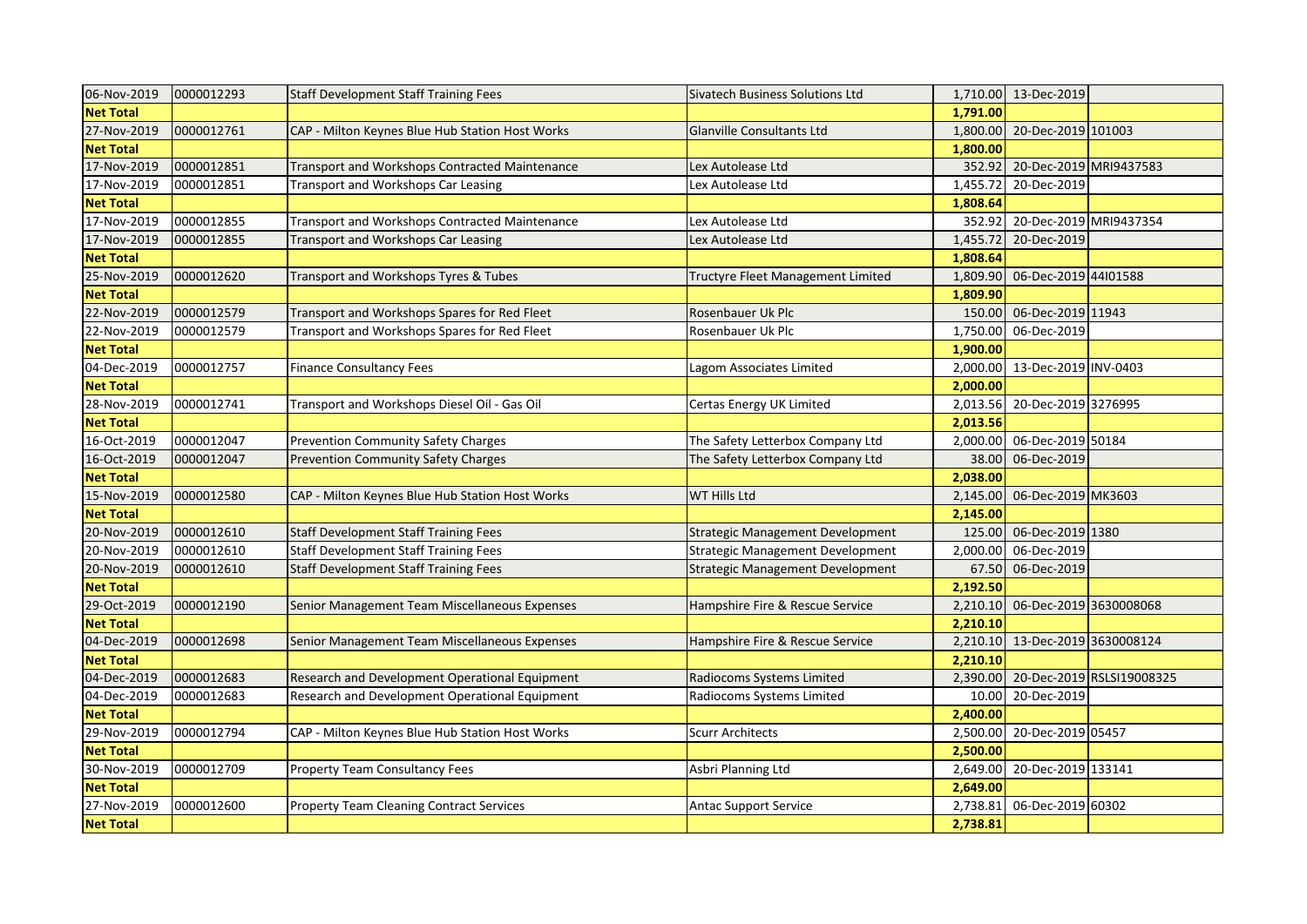| 04-Dec-2019      | 0000012832 | Transport and Workshops Diesel Oil - Gas Oil    | Certas Energy UK Limited       |          | 2,841.44 20-Dec-2019 3276628   |  |
|------------------|------------|-------------------------------------------------|--------------------------------|----------|--------------------------------|--|
| <b>Net Total</b> |            |                                                 |                                | 2,841.44 |                                |  |
| 17-Dec-2019      | 0000012947 | Transport and Workshops Spares for Red Fleet    | Rosenbauer Uk Plc              |          | 2,915.63 20-Dec-2019 12125     |  |
| <b>Net Total</b> |            |                                                 |                                | 2,915.63 |                                |  |
| 06-Dec-2019      | 0000012762 | ICT Computer Maintenance                        | Konica Minolta                 | 3,153.27 | 13-Dec-2019 1148054881         |  |
| <b>Net Total</b> |            |                                                 |                                | 3,153.27 |                                |  |
| 05-Dec-2019      | 0000012918 | Admin Buildings - HQ Electricity                | Scottish Power                 | 3,773.39 | 20-Dec-2019 106610327          |  |
| <b>Net Total</b> |            |                                                 |                                | 3,773.39 |                                |  |
| 30-Nov-2019      | 0000012765 | Human Resources Occupational Health Nurse Sess  | M.K. Occupational Health       |          | 4,241.66 13-Dec-2019 90235     |  |
| <b>Net Total</b> |            |                                                 |                                | 4,241.66 |                                |  |
| 10-Dec-2019      | 0000012835 | <b>ICT Computer Software</b>                    | Insight Direct (Uk) Ltd        | 2,893.44 | 20-Dec-2019 4647981            |  |
| 10-Dec-2019      | 0000012835 | <b>ICT Computer Software</b>                    | Insight Direct (Uk) Ltd        | 1,118.88 | 20-Dec-2019                    |  |
| 10-Dec-2019      | 0000012835 | ICT Computer Software                           | Insight Direct (Uk) Ltd        | 309.36   | 20-Dec-2019                    |  |
| <b>Net Total</b> |            |                                                 |                                | 4,321.68 |                                |  |
| 12-Dec-2019      | 0000012795 | Childcare Vouchers                              | Sodexo P&MM Ltd Childcare Plus | 4,349.81 | 13-Dec-2019 3615455            |  |
| <b>Net Total</b> |            |                                                 |                                | 4,349.81 |                                |  |
| 01-Dec-2019      | 0000012859 | CAP - Milton Keynes Blue Hub Station Host Works | Michael Riley Associates       | 4,761.90 | 20-Dec-2019 2581               |  |
| <b>Net Total</b> |            |                                                 |                                | 4,761.90 |                                |  |
| 28-Nov-2019      | 0000012678 | <b>ICT Computer Software</b>                    | Insight Direct (Uk) Ltd        |          | 4,995.00 13-Dec-2019 4634051   |  |
| <b>Net Total</b> |            |                                                 |                                | 4,995.00 |                                |  |
| 12-Nov-2019      | 0000012796 | <b>Haddenham Fire Station Gas</b>               | <b>Gazprom Energy</b>          |          | 237.01 13-Dec-2019 INV00791001 |  |
| 12-Nov-2019      | 0000012796 | <b>Gerrards Cross Fire Station Gas</b>          | Gazprom Energy                 |          | 282.31 13-Dec-2019             |  |
| 12-Nov-2019      | 0000012796 | <b>Stokenchurch Fire Station Gas</b>            | Gazprom Energy                 |          | 107.51 13-Dec-2019             |  |
| 12-Nov-2019      | 0000012796 | <b>Newport Pagnell Fire Station Gas</b>         | <b>Gazprom Energy</b>          |          | 146.26 13-Dec-2019             |  |
| 12-Nov-2019      | 0000012796 | <b>Olney Fire Station Gas</b>                   | Gazprom Energy                 |          | 93.68 13-Dec-2019              |  |
| 12-Nov-2019      | 0000012796 | <b>Beaconsfield Fire Station Gas</b>            | Gazprom Energy                 | 289.34   | 13-Dec-2019                    |  |
| 12-Nov-2019      | 0000012796 | <b>Great Missenden Fire Station Gas</b>         | Gazprom Energy                 | 86.02    | 13-Dec-2019                    |  |
| 12-Nov-2019      | 0000012796 | <b>Winslow Fire Station Gas</b>                 | Gazprom Energy                 |          | 64.05 13-Dec-2019              |  |
| 12-Nov-2019      | 0000012796 | <b>Waddesdon Fire Station Gas</b>               | Gazprom Energy                 |          | 63.67 13-Dec-2019              |  |
| 12-Nov-2019      | 0000012796 | <b>Broughton Fire Station Gas</b>               | <b>Gazprom Energy</b>          |          | 252.41 13-Dec-2019             |  |
| 12-Nov-2019      | 0000012796 | <b>Buckingham Fire Station Gas</b>              | Gazprom Energy                 |          | 284.88 13-Dec-2019             |  |
| 12-Nov-2019      | 0000012796 | MK West Fire Station Gas                        | <b>Gazprom Energy</b>          |          | 1,187.77 13-Dec-2019           |  |
| 12-Nov-2019      | 0000012796 | Admin Buildings - HQ Gas                        | Gazprom Energy                 | 1,365.14 | 13-Dec-2019                    |  |
| 12-Nov-2019      | 0000012796 | <b>Marlow Fire Station Gas</b>                  | Gazprom Energy                 |          | 296.98 13-Dec-2019             |  |
| 12-Nov-2019      | 0000012796 | Amersham Fire Station Gas                       | Gazprom Energy                 |          | 110.51 13-Dec-2019             |  |
| 12-Nov-2019      | 0000012796 | <b>Chesham Fire Station Gas</b>                 | <b>Gazprom Energy</b>          |          | 189.86 13-Dec-2019             |  |
| 12-Nov-2019      | 0000012796 | High Wycombe Fire Station Gas                   | Gazprom Energy                 | 501.03   | 13-Dec-2019                    |  |
| <b>Net Total</b> |            |                                                 |                                | 5,558.43 |                                |  |
| 19-Dec-2019      | 0000012964 | CAP - Milton Keynes Blue Hub Station Host Works | Bt Payment Services Ltd        | 5,274.14 | 20-Dec-2019 A192382            |  |
| <b>Net Total</b> |            |                                                 |                                | 5,274.14 |                                |  |
| 20-Nov-2019      | 0000012493 | Human Resources Recruitment Expenses            | <b>SHL Group Ltd</b>           |          | 5,511.00 06-Dec-2019 SI/328861 |  |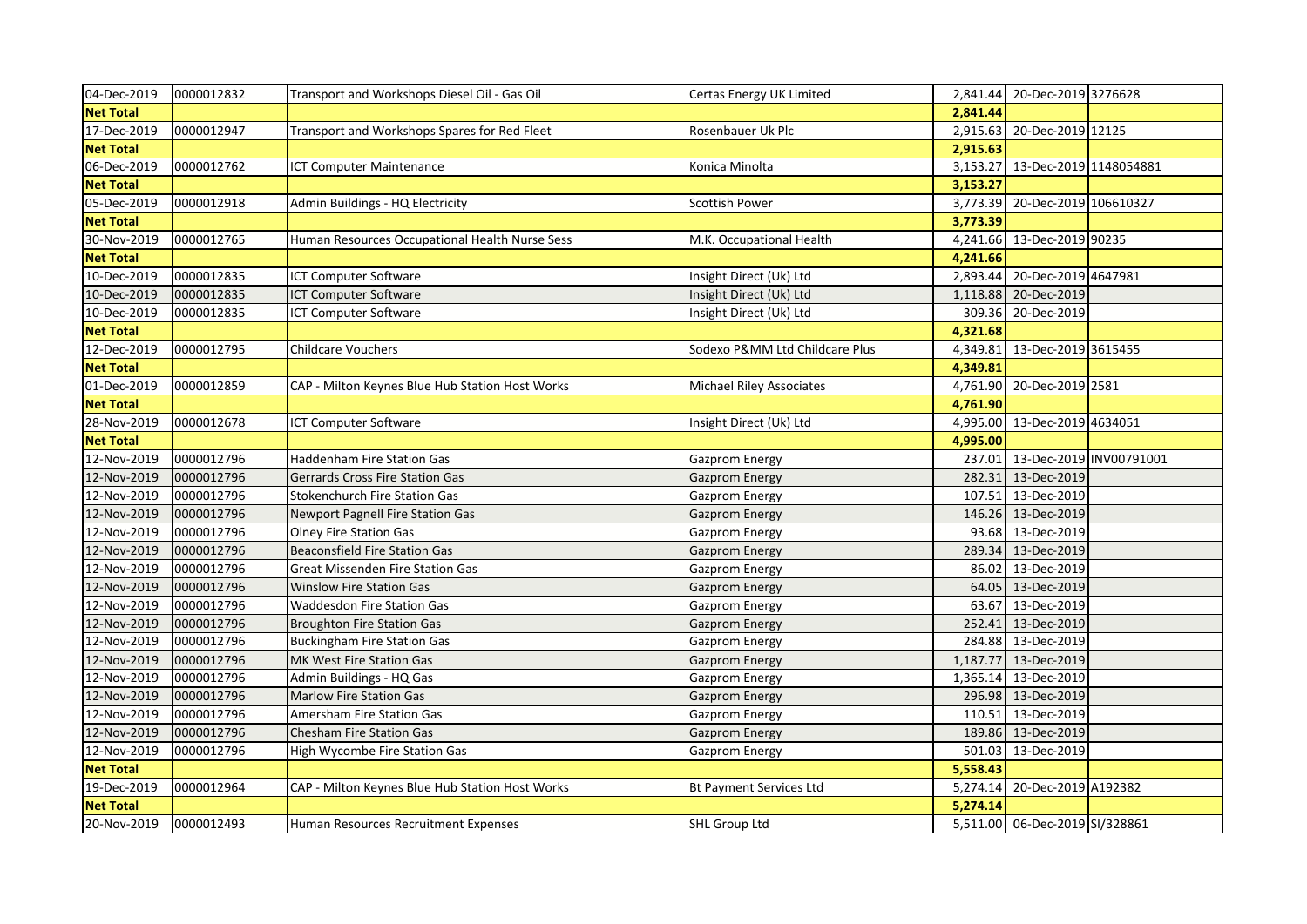| <b>Net Total</b> |            |                                                     |                                    | 5,511.00  |                               |                         |
|------------------|------------|-----------------------------------------------------|------------------------------------|-----------|-------------------------------|-------------------------|
| 04-Nov-2019      | 0000012793 | <b>ICT Computer Maintenance</b>                     | <b>Multitone Electronics Plc</b>   | 5,794.13  | 20-Dec-2019 127333            |                         |
| <b>Net Total</b> |            |                                                     |                                    | 5,794.13  |                               |                         |
| 04-Dec-2019      | 0000012689 | <b>ESMCP Consultancy Fees</b>                       | Mott MacDonald Ltd                 | 5,850.00  | 20-Dec-2019 IN00426946        |                         |
| <b>Net Total</b> |            |                                                     |                                    | 5,850.00  |                               |                         |
| 16-Dec-2019      | 0000012875 | Transport and Workshops Spares for Red Fleet        | Rosenbauer Uk Plc                  | 5,904.16  | 20-Dec-2019 12083             |                         |
| <b>Net Total</b> |            |                                                     |                                    | 5,904.16  |                               |                         |
| 30-Nov-2019      | 0000012696 | Health and Safety Subs Professional/Nat Bodies      | <b>IHS Global Ltd</b>              | 6,053.18  | 20-Dec-2019 90973257          |                         |
| <b>Net Total</b> |            |                                                     |                                    | 6,053.18  |                               |                         |
| 15-Nov-2019      | 0000012474 | <b>ICT Computer Software</b>                        | Updata Infrastructure Uk           | 6,087.50  | 13-Dec-2019 6092017068        |                         |
| <b>Net Total</b> |            |                                                     |                                    | 6,087.50  |                               |                         |
| 30-Oct-2019      | 0000012244 | <b>ESMCP Consultancy Fees</b>                       | Mott MacDonald Ltd                 | 6,500.00  | 06-Dec-2019 IN00424562        |                         |
| <b>Net Total</b> |            |                                                     |                                    | 6,500.00  |                               |                         |
| 04-Jul-2019      | 0000012594 | Human Resources Consultancy Fees                    | Korn Ferry                         | 1,260.00  | 06-Dec-2019 1195041232        |                         |
| 04-Jul-2019      | 0000012594 | Human Resources Consultancy Fees                    | Korn Ferry                         | 4,800.00  | 06-Dec-2019                   |                         |
| 04-Jul-2019      | 0000012594 | Human Resources Consultancy Fees                    | Korn Ferry                         | 1,300.00  | 06-Dec-2019                   |                         |
| <b>Net Total</b> |            |                                                     |                                    | 7,360.00  |                               |                         |
| 18-Nov-2019      | 0000012471 | CAP - ICT Hardware Purchase                         | XMA Ltd                            | 7,771.10  | 06-Dec-2019 KV24115           |                         |
| <b>Net Total</b> |            |                                                     |                                    | 7,771.10  |                               |                         |
| 30-Nov-2019      | 0000012717 | CAP - Milton Keynes Blue Hub Station Host Works     | Amberon Ltd                        | 597.71    | 20-Dec-2019 BL269953          |                         |
| 30-Nov-2019      | 0000012717 | CAP - Milton Keynes Blue Hub Station Host Works     | Amberon Ltd                        | 3,950.00  | 20-Dec-2019                   |                         |
| 30-Nov-2019      | 0000012717 | CAP - Milton Keynes Blue Hub Station Host Works     | Amberon Ltd                        | 1,100.00  | 20-Dec-2019                   |                         |
| 30-Nov-2019      | 0000012717 | CAP - Milton Keynes Blue Hub Station Host Works     | Amberon Ltd                        | 4,740.00  | 20-Dec-2019                   |                         |
| 30-Nov-2019      | 0000012717 | CAP - Milton Keynes Blue Hub Station Host Works     | Amberon Ltd                        | 948.00    | 20-Dec-2019                   |                         |
| <b>Net Total</b> |            |                                                     |                                    | 11,335.71 |                               |                         |
| 29-Oct-2019      | 0000012652 | Equipment Management PPE Managed Service            | Bristol Uniform Limited (Care A/C) | 17,224.00 | 13-Dec-2019 558694            |                         |
| <b>Net Total</b> |            |                                                     |                                    | 17,224.00 |                               |                         |
| 27-Nov-2019      | 0000012657 | Equipment Management PPE Managed Service            | Bristol Uniform Limited (Care A/C) | 17,224.00 | 13-Dec-2019 568195            |                         |
| <b>Net Total</b> |            |                                                     |                                    | 17,224.00 |                               |                         |
| 03-Dec-2019      | 0000012644 | Pension Fund                                        | <b>BCC Pension Fund</b>            | 19,664.61 |                               | 06-Dec-2019 LGPSEENOV19 |
| <b>Net Total</b> |            |                                                     |                                    | 19,664.61 |                               |                         |
| 01-Dec-2019      | 0000012642 | Admin Buildings - Unit 7 Rents and Hire of Premises | <b>WE BLACK LTD</b>                | 20,000.00 | 06-Dec-2019 4412              |                         |
| <b>Net Total</b> |            |                                                     |                                    | 20,000.00 |                               |                         |
| 15-Nov-2019      | 0000012472 | ICT Wide area network                               | Updata Infrastructure Uk           | 21,215.22 | 13-Dec-2019 6092017067        |                         |
| <b>Net Total</b> |            |                                                     |                                    | 21,215.22 |                               |                         |
| 20-Dec-2019      | 0000012833 | CAP - Operational Equipment Equipment Purchase      | Mullion Survival Technology Ltd    | 4,327.20  | 20-Dec-2019 9230024954        |                         |
| 20-Dec-2019      | 0000012833 | CAP - Operational Equipment Equipment Purchase      | Mullion Survival Technology Ltd    | 12,981.60 | 20-Dec-2019                   |                         |
| <b>Net Total</b> |            |                                                     |                                    | 17,308.80 |                               |                         |
| 04-Dec-2019      | 0000012695 | ICT Computer Software                               | Airbus Defence And Space           | 25,000.00 | 13-Dec-2019 IN033520          |                         |
| <b>Net Total</b> |            |                                                     |                                    | 25,000.00 |                               |                         |
| 12-Nov-2019      | 0000012614 | <b>ICT Firelink</b>                                 | <b>Home Office</b>                 |           | 30,391.69 06-Dec-2019 2536283 |                         |